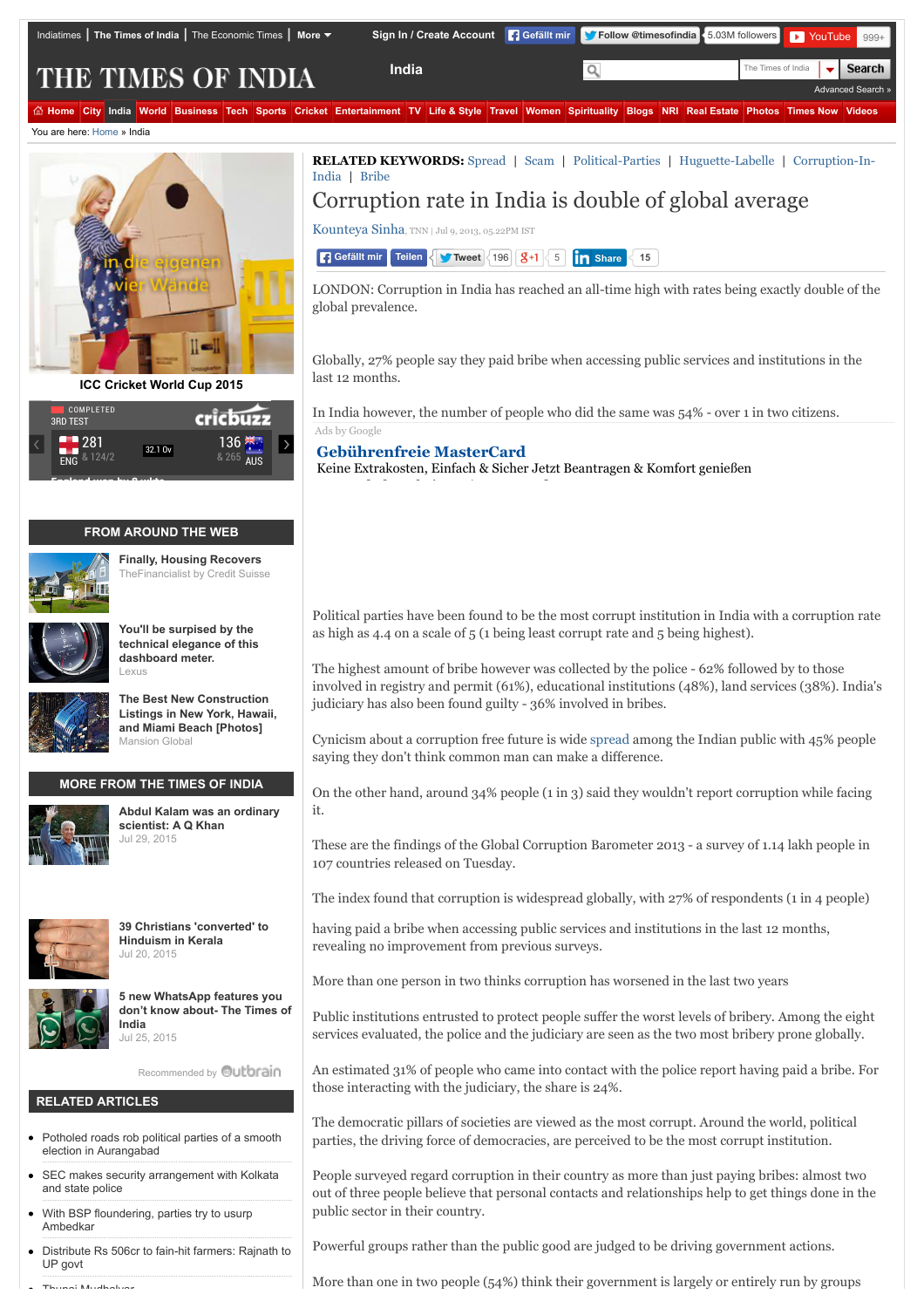|                                                                                               | acting in their own interests rather than for the benefit of the citizens.                                                                                                                                                                                                                                                                                                                        |                                                                                                                     |  |
|-----------------------------------------------------------------------------------------------|---------------------------------------------------------------------------------------------------------------------------------------------------------------------------------------------------------------------------------------------------------------------------------------------------------------------------------------------------------------------------------------------------|---------------------------------------------------------------------------------------------------------------------|--|
| • Mufti: No plan to form clusters for Pandits<br>• Extra bandobast in areas facing rebellion, | Nearly 9 in 10 surveyed say they would act against corruption.                                                                                                                                                                                                                                                                                                                                    |                                                                                                                     |  |
| clashes                                                                                       | The majority of people said that they would be willing to speak up and report an incident of<br>corruption. Two-thirds of those asked to pay a bribe say they refused.                                                                                                                                                                                                                            |                                                                                                                     |  |
|                                                                                               | "Bribe paying levels remain very high worldwide, but people believe they have the power to stop<br>corruption and the number of those willing to combat the abuse of power, secret dealings and<br>bribery is significant," said Huguette Labelle, the chair of Transparency International.                                                                                                       |                                                                                                                     |  |
|                                                                                               | The Global Corruption Barometer 2013 also found that in too many countries the institutions<br>people rely on to fight corruption and other crime are themselves not trusted.                                                                                                                                                                                                                     |                                                                                                                     |  |
|                                                                                               | Around 36 countries view police as the most corrupt, and in those countries an average of 53% of<br>people had been asked to pay a bribe to the police.                                                                                                                                                                                                                                           |                                                                                                                     |  |
|                                                                                               | Around 20 countries view the judiciary as the most corrupt, and in those countries an average of<br>30% of the people who had come in contact with the judicial systems had been asked to pay a<br>bribe.                                                                                                                                                                                         |                                                                                                                     |  |
|                                                                                               | "Governments need to take this cry against corruption from their citizenry seriously and respond<br>with concrete action to elevate transparency and accountability," Labelle said. "Strong leadership<br>is needed from the G20 governments in particular. In the 17 countries surveyed in the G20, 59%<br>of respondents said their government is not doing a good job at fighting corruption." |                                                                                                                     |  |
|                                                                                               | The Barometer shows a crisis of trust in politics and real concern about the capacity of those<br>institutions responsible for bringing criminals to justice.                                                                                                                                                                                                                                     |                                                                                                                     |  |
|                                                                                               | In 51 countries around the world political parties are seen as the most corrupt institution. 55% of<br>respondents think government is run by special interests.                                                                                                                                                                                                                                  |                                                                                                                     |  |
|                                                                                               | Around the world, people's appraisal of their leaders' efforts to stop corruption is worse than<br>before the financial crisis began in 2008, when 31% said their government's efforts to fight<br>corruption were effective. This year it fell to 22 per cent.                                                                                                                                   |                                                                                                                     |  |
|                                                                                               | "Governments need to make sure that there are strong, independent and well-resourced<br>institutions to prevent and redress corruption. Too many people are harmed when these core<br>institutions and basic services are undermined by the scourge of corruption," Labelle added.                                                                                                                |                                                                                                                     |  |
|                                                                                               | Stay updated on the go with Times of India News App. Click here to download it for your device.                                                                                                                                                                                                                                                                                                   |                                                                                                                     |  |
|                                                                                               | <b>Promoted Stories</b>                                                                                                                                                                                                                                                                                                                                                                           | More from The Times of India                                                                                        |  |
|                                                                                               | • Where I plan to invest \$1 billion in the<br>next five years Bill Gates                                                                                                                                                                                                                                                                                                                         | • Indian-American girl floors Obamas with<br>'garam masala' burger 14 Jul 2015                                      |  |
|                                                                                               | The Best New Construction Listings in<br>New York, Hawaii, and Miami Beach<br><b>Mansion Global</b>                                                                                                                                                                                                                                                                                               | • Gag order on Yakub Memon funeral,<br>media blacks out telecast 30 Jul 2015                                        |  |
|                                                                                               |                                                                                                                                                                                                                                                                                                                                                                                                   |                                                                                                                     |  |
|                                                                                               | You'll be surpised by the technical<br>elegance of this dashboard meter. Lexus                                                                                                                                                                                                                                                                                                                    | • Smartphone batteries can be used to spy<br>on you 04 Aug 2015                                                     |  |
|                                                                                               | The Bankruptcy Of The Planet Accelerates<br><b>TalkMarkets</b>                                                                                                                                                                                                                                                                                                                                    | extend support to detained 04 Aug 2015                                                                              |  |
|                                                                                               | See the Best Luxury Real Estate in the<br>World [Photos] Mansion Global                                                                                                                                                                                                                                                                                                                           | • Indian couple's roti maker gets \$11.5<br>million investment 24 Jul 2015                                          |  |
|                                                                                               | Finally, Housing Recovers The Financialist by<br><b>Credit Suisse</b>                                                                                                                                                                                                                                                                                                                             | • TN prohibition issue: Stalin, Vijayakanth<br>• Pacific nation issues first coin on Shirdi<br>Sai Baba 31 Jul 2015 |  |

More than one in two people (54%) think their government is largely run by groups in  $\mathcal{A}$ 

 $\bullet$  [Thunai Mudhalvar](http://timesofindia.indiatimes.com/entertainment/tamil/movie%20reviews/Thunai-Mudhalvar/articleshow/46890451.cms)

# **Recent Messages (153)**

Comment for this article has been closed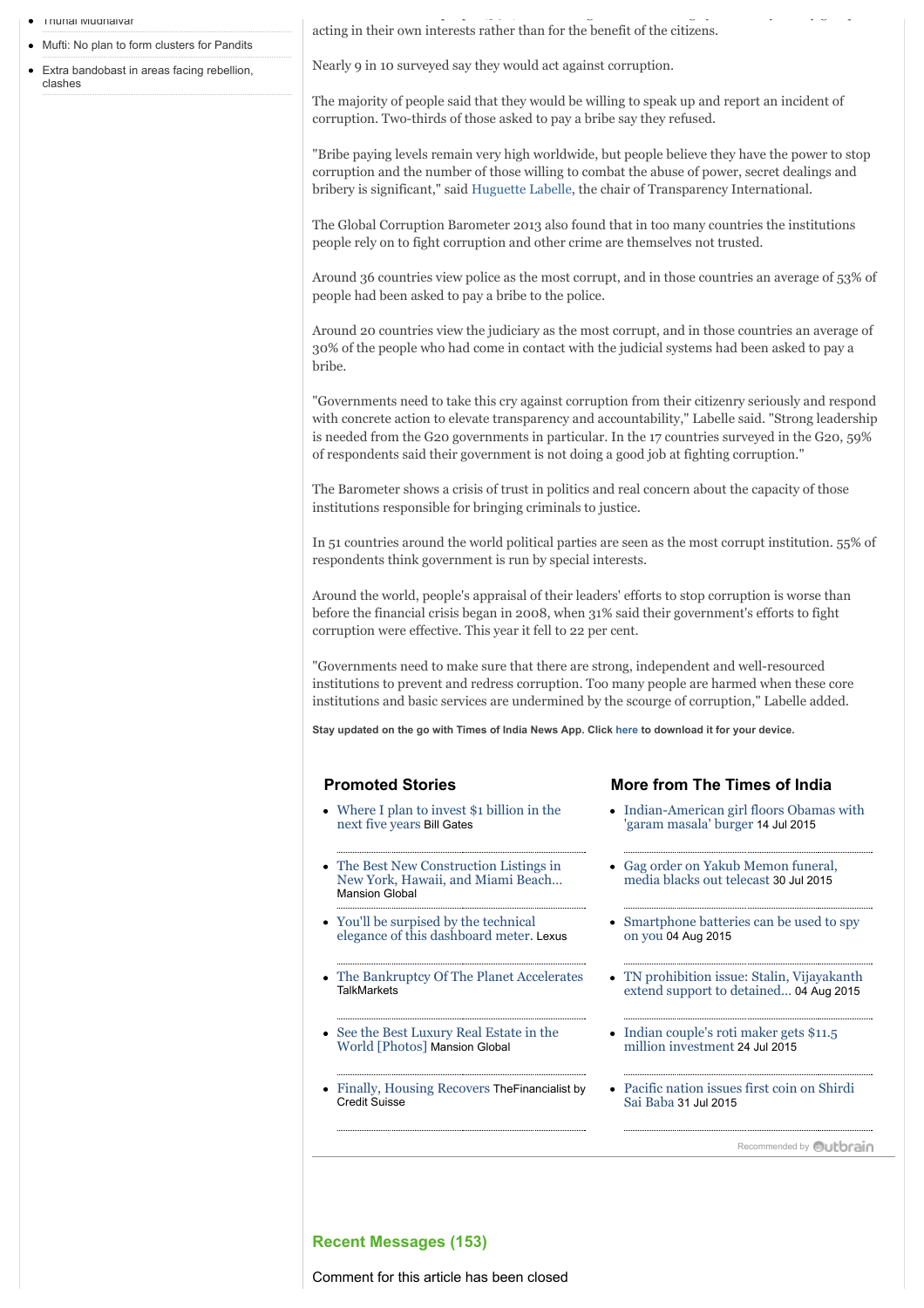| Sort By: | Up Voted                                                                                                                                                                                                                                                        |  |  |
|----------|-----------------------------------------------------------------------------------------------------------------------------------------------------------------------------------------------------------------------------------------------------------------|--|--|
|          | · Coimbatore · 2 years ago<br>Appa Durai · 27471                                                                                                                                                                                                                |  |  |
|          | CHINA SENTENCED CORRUPT RLY MINISTER TO DEATH AND WE MADE CORRUPT<br><b>RLY MINISTER AN HONBLE WITNESS</b>                                                                                                                                                      |  |  |
|          | $43 \wedge 0 \vee \cdot$ Flag                                                                                                                                                                                                                                   |  |  |
|          |                                                                                                                                                                                                                                                                 |  |  |
|          | Dinesh $\cdot$ 614 $\cdot$<br>→ Appa Durai · USA · 2 years ago                                                                                                                                                                                                  |  |  |
|          | <b>PAWAN PANSAL !!!</b>                                                                                                                                                                                                                                         |  |  |
|          | $0 \wedge 0 \vee \cdot$ Flag                                                                                                                                                                                                                                    |  |  |
|          | → + Appa Durai • USA • 2 years ago<br>Dinesh . 614                                                                                                                                                                                                              |  |  |
|          | Congress would make WITNESS the Corrupt and Looter if exposed, and PROMOTE<br>$him !!$                                                                                                                                                                          |  |  |
|          | $0 \wedge 0 \vee \cdot$ Flag                                                                                                                                                                                                                                    |  |  |
|          | <b>Karthick Raghavan</b><br>• Chennai • 2 years ago                                                                                                                                                                                                             |  |  |
|          | This report is obviously flawed                                                                                                                                                                                                                                 |  |  |
|          | 54% is too less for India.                                                                                                                                                                                                                                      |  |  |
|          | $33 \wedge 0 \vee \cdot$ Flag                                                                                                                                                                                                                                   |  |  |
|          | • A Karthick Raghavan • MUMBAI •<br><b>Mahesh Ved</b> .<br>2 years ago                                                                                                                                                                                          |  |  |
|          | The Whole Society is CORRUPT.                                                                                                                                                                                                                                   |  |  |
|          | $0 \wedge 0 \vee \cdot$ Flag                                                                                                                                                                                                                                    |  |  |
|          | Shyam . 28888<br>> India · 2 years ago                                                                                                                                                                                                                          |  |  |
|          | This report looks to be very old Ask them to do survey again. Now, it might be 20 to 25<br>times.                                                                                                                                                               |  |  |
|          | $32 \wedge 0 \vee \cdot$ Flag                                                                                                                                                                                                                                   |  |  |
|          | Appa Durai 27471 .<br>> Coimbatore · 2 years ago                                                                                                                                                                                                                |  |  |
|          | India is shining example for corruption. MAKE MODI PM !                                                                                                                                                                                                         |  |  |
|          | $32 \wedge 9 \vee \cdot$ Flag                                                                                                                                                                                                                                   |  |  |
|          | → + Appa Durai • SJ • 2 years ago<br><b>MKSH sh</b> 12622 .                                                                                                                                                                                                     |  |  |
|          | And then india will become shining example of crimes. Are you crazy?                                                                                                                                                                                            |  |  |
|          | $0 \wedge 0 \vee \cdot$ Flag                                                                                                                                                                                                                                    |  |  |
|          | Ashoka Appa Durai • 2 years ago<br>What Modi has done for corruption in Gujrath? expain it. Modi may have done<br>industrialised Gujrath Given good governance Good infrastucture not but anti<br>corruption not measures or Reforms. correct me if I am wrong. |  |  |
|          |                                                                                                                                                                                                                                                                 |  |  |
|          | $1 \wedge 0 \vee \cdot$ Flag                                                                                                                                                                                                                                    |  |  |
|          | > • Appa Durai • MUMBAI • 2 years ago<br>Mahesh Ved •                                                                                                                                                                                                           |  |  |
|          | <b>BJP= BHRASHAT JANATA PARTY.</b>                                                                                                                                                                                                                              |  |  |
|          | $0 \wedge 1 \vee \cdot$ Flag                                                                                                                                                                                                                                    |  |  |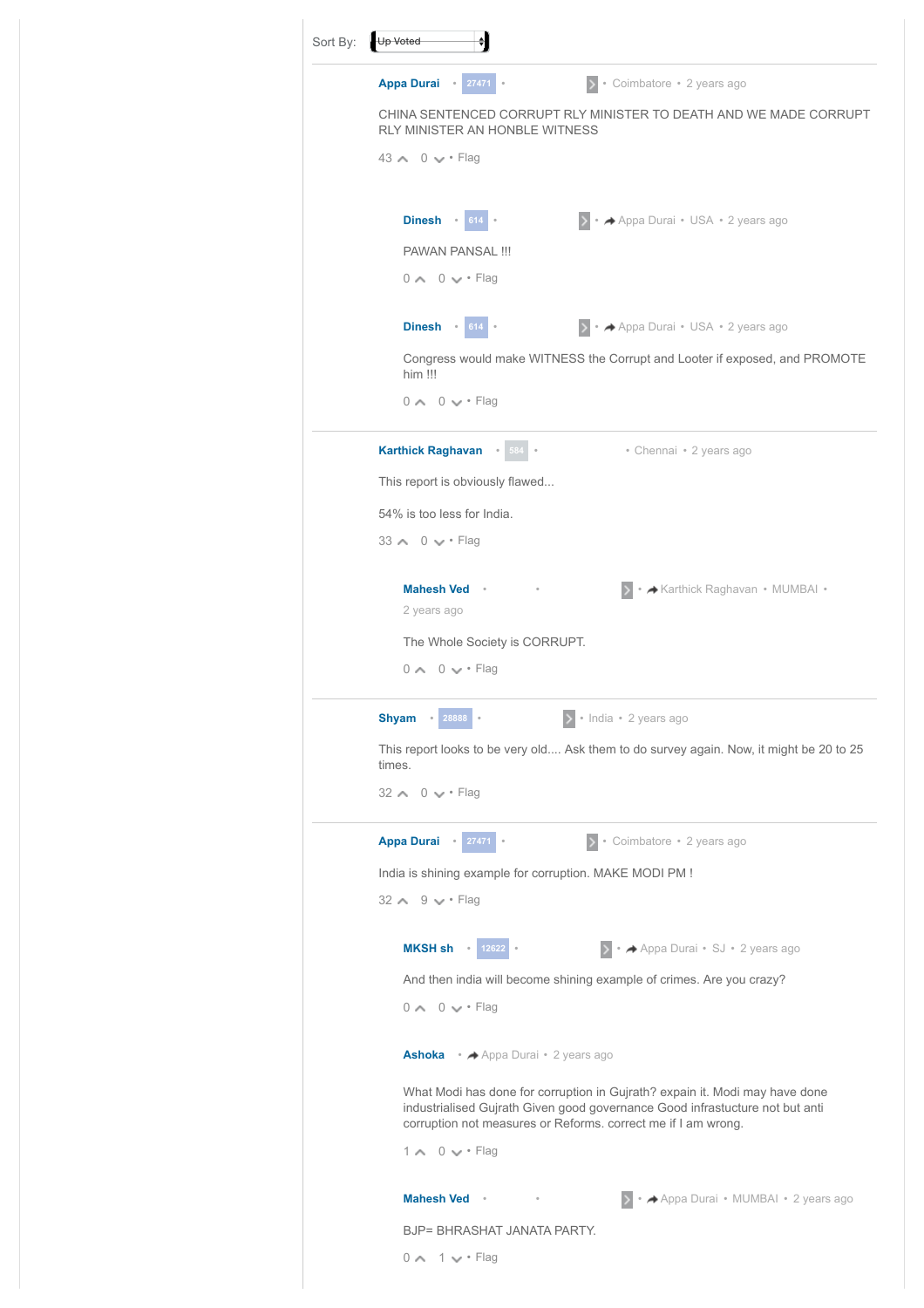| <b>Mango Nation · 524</b><br>  • → Appa Durai • aka India • 2 years ago<br>The black days of 2002 is still remembered.                                                                                                                                                                                      |
|-------------------------------------------------------------------------------------------------------------------------------------------------------------------------------------------------------------------------------------------------------------------------------------------------------------|
| $0 \wedge 0 \vee \cdot$ Flag                                                                                                                                                                                                                                                                                |
| ▶ • Appa Durai • Unknown • 2 years ago<br><b>BRAHMOS</b> · 23349<br>Ameen<br>$0 \wedge 0 \vee \cdot$ Flaq                                                                                                                                                                                                   |
|                                                                                                                                                                                                                                                                                                             |
| > Hyderabad • 2 years ago<br>M.Janardhan Rao . 27640                                                                                                                                                                                                                                                        |
| This is UPA's one of the great achievements along with the unaccountable SCAMS.                                                                                                                                                                                                                             |
| $22 \wedge 1 \vee \cdot$ Flag                                                                                                                                                                                                                                                                               |
| terryjones<br>$\circ$ 6692 $\circ$<br>> Location • 2 years ago                                                                                                                                                                                                                                              |
| CONGRESS = CORRUPTION                                                                                                                                                                                                                                                                                       |
| $20 \wedge 1 \vee \cdot$ Flag                                                                                                                                                                                                                                                                               |
|                                                                                                                                                                                                                                                                                                             |
| <b>zira</b> . 2 years ago                                                                                                                                                                                                                                                                                   |
| only solution MODI AS PM other wise india will be horrible. come out for modi to vote.open<br>your eyes during last nda time 1. cylinder were easily available 2. road connectivity was<br>improved 3. gdp was flourishing etc but in congress only gimmick with data sheet to show<br>inflation controled. |
| 20 $\land$ 5 $\lor$ $\cdot$ Flag                                                                                                                                                                                                                                                                            |
| <b>ABVP Menon</b> • 14279<br>> Mumbai · 2 years ago                                                                                                                                                                                                                                                         |
| World knew only now! We Indians are already submerged in corruption due to which other<br>than breathing, there is heavy tax on anything everything. So, inflation, price-rise etc. is<br>already burning Indians                                                                                           |
| $19 \wedge 1 \vee \cdot$ Flag                                                                                                                                                                                                                                                                               |
| > Location · 2 years ago<br>Hero Vaz 2541                                                                                                                                                                                                                                                                   |
| Mr Clean presides over the mountain of Indian corruption. He should be conferred the<br>Corruption Ratna for his great disservice to the country.                                                                                                                                                           |
| $16 \wedge 0 \vee \cdot$ Flag                                                                                                                                                                                                                                                                               |
| <b>NST</b> $\cdot \rightarrow$ Hero Vaz $\cdot$ 2 years ago                                                                                                                                                                                                                                                 |
| There is a saying, if you are not part of the solution (especially public official) you are                                                                                                                                                                                                                 |
| part of the problem. So Mr. Clean is part of the problem.                                                                                                                                                                                                                                                   |
| $2 \wedge 0 \vee \cdot$ Flag                                                                                                                                                                                                                                                                                |
| Manilyer . 3616 .<br>> bangalore · 2 years ago                                                                                                                                                                                                                                                              |
| Great achivement from UPA II very much patriotic people ruling india                                                                                                                                                                                                                                        |
| $15 \wedge 0 \vee \cdot$ Flag                                                                                                                                                                                                                                                                               |
|                                                                                                                                                                                                                                                                                                             |
| $\rightarrow$ $\cdot$ 2 years ago<br>anil sharma 1153 .                                                                                                                                                                                                                                                     |
| If every Congress leader says every day that Modi is NOT an issue for them then pardon<br>me for believing that he IS an issue for Congress                                                                                                                                                                 |
| $15 \wedge 1 \vee \cdot$ Flag                                                                                                                                                                                                                                                                               |
|                                                                                                                                                                                                                                                                                                             |
| > Unknown · 2 years ago<br>Rajesh Jain<br>2850                                                                                                                                                                                                                                                              |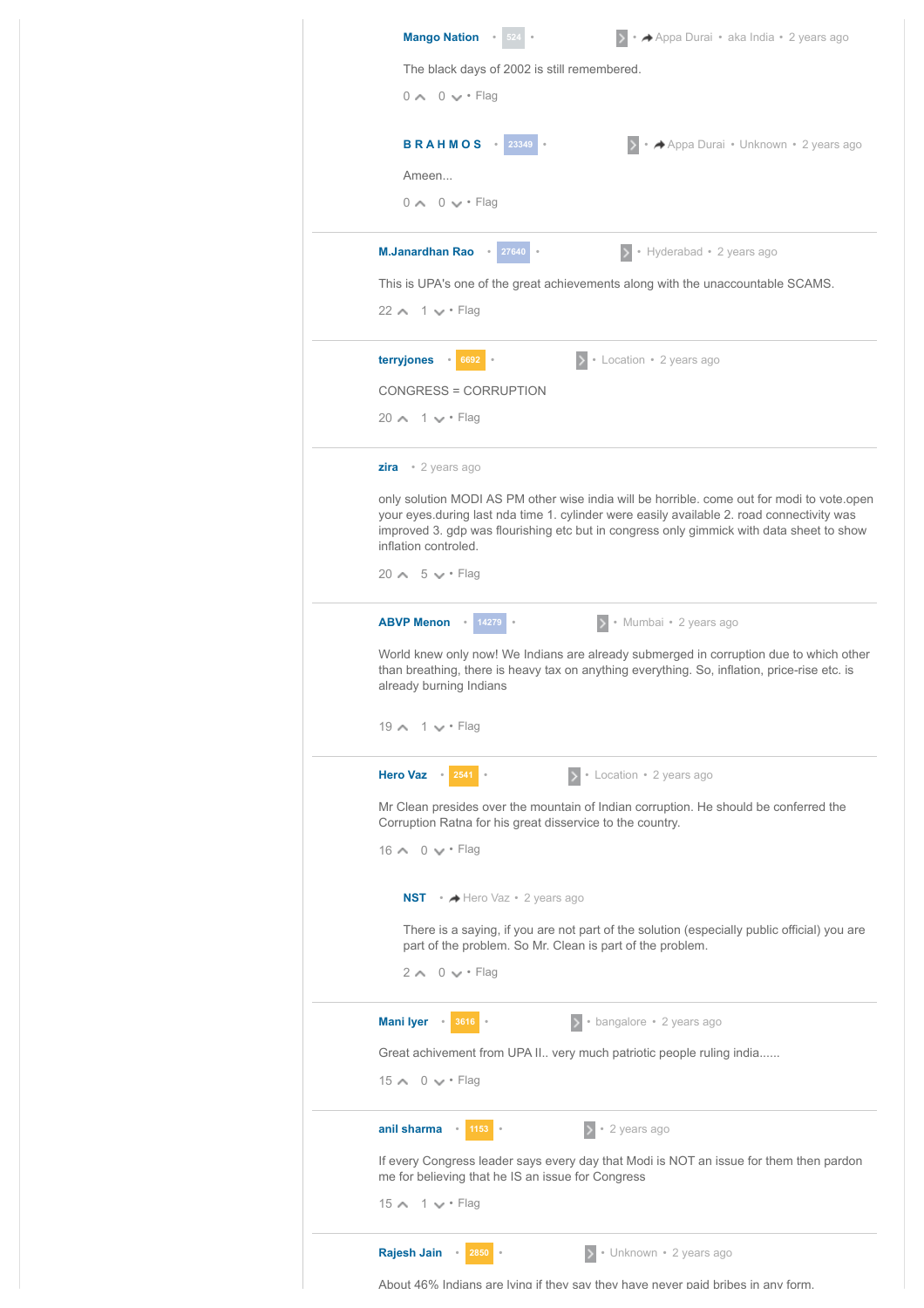| $15 \wedge 0 \vee \cdot$ Flag                                                                                                                                                                                                                                                                                                                                                                                                                            |
|----------------------------------------------------------------------------------------------------------------------------------------------------------------------------------------------------------------------------------------------------------------------------------------------------------------------------------------------------------------------------------------------------------------------------------------------------------|
| > • Unknown • 2 years ago<br>Rajesh Jain 2850                                                                                                                                                                                                                                                                                                                                                                                                            |
| Corruption and good governance must be the poll issues rather than who can give<br>freebies, who can give more reservations, who is anti-minority or pro-minority etc etc.                                                                                                                                                                                                                                                                               |
| $12 \wedge 1 \vee \cdot$ Flag                                                                                                                                                                                                                                                                                                                                                                                                                            |
| > • Location • 2 years ago<br>Sudhir •<br>12153                                                                                                                                                                                                                                                                                                                                                                                                          |
| Kings have gone but new dynasties are coming up. Kings have gone but our corrupt<br>democratic system is evolving into new dynasties with Nehru dynasty that amassed vast<br>wealth and resources as the King and the other families as satellites (for e.g.,) Mulayam,<br>Lalu, YSR, Karunanidhi, Dev Gowda's, NTR's, Chautala's etc. The pattern of corruption is<br>started by Indira Gandhi, who openly patronized corruption as common in the world |
| 11 $\land$ 1 $\lor$ Flag                                                                                                                                                                                                                                                                                                                                                                                                                                 |
| → Sudhir · Canada · 2 years ago<br>Jay K 35027 .                                                                                                                                                                                                                                                                                                                                                                                                         |
| U R right! Maya cannot be left for imagination under etc.                                                                                                                                                                                                                                                                                                                                                                                                |
| $0 \wedge 0 \vee \cdot$ Flag                                                                                                                                                                                                                                                                                                                                                                                                                             |
| > · Delhi · 2 years ago<br>biplab ray 570                                                                                                                                                                                                                                                                                                                                                                                                                |
| will our political masters project this news or report, at there add-camping !!                                                                                                                                                                                                                                                                                                                                                                          |
| $11 \wedge 0 \vee \cdot$ Flag                                                                                                                                                                                                                                                                                                                                                                                                                            |
| > Timbaktoo · 2 years ago<br><b>Seng Kally</b><br>13025                                                                                                                                                                                                                                                                                                                                                                                                  |
| India may constitute a new award before elections by the name of " Jawaharlal Nehru /<br>Gandhi Parivaar Mahan Corruption Chor Shree Award". First award is posthumously<br>awarded to Sri Rajiv Gandhi, collected by his imported wife!!!!                                                                                                                                                                                                              |
| 11 $\land$ 1 $\lor$ $\cdot$ Flag                                                                                                                                                                                                                                                                                                                                                                                                                         |
| > Timbaktoo · 2 years ago<br><b>Seng Kally</b><br>13025 0                                                                                                                                                                                                                                                                                                                                                                                                |
| And joint OSCAR goes to Sri Mahan MMS / Sonia / Rahul!! Well done, chorsohnot<br>chors, but Super Chors!! At least some where India is having fantastic growth!! Now,<br>next level to achieve is Selling the Country!!! Will distribute laddoos, once you achieve this<br>level!!! It will be the level no other country can achieve!! You will be the Ultimate!!!                                                                                      |
| 11 $\land$ 0 $\lor$ $\cdot$ Flag                                                                                                                                                                                                                                                                                                                                                                                                                         |
| · India · 2 years ago<br><b>Annamalai</b><br>556 0                                                                                                                                                                                                                                                                                                                                                                                                       |
| Corruption rate in India is double of global average - GREAT ACHIEVEMENT OF<br>CONGRESSIII LED UPA.  Hip. Hip Hurray                                                                                                                                                                                                                                                                                                                                     |
| 11 $\land$ 1 $\lor$ Flag                                                                                                                                                                                                                                                                                                                                                                                                                                 |
| Ashok Mehta . 835 .<br>> Calcutta · 2 years ago                                                                                                                                                                                                                                                                                                                                                                                                          |
| EARLIER, MERA BHARAT WAS MAHAAN, NOW IT IS MERA BHARAT BEIMAAN, SAD<br><b>STORY</b>                                                                                                                                                                                                                                                                                                                                                                      |
| 11 $\land$ 0 $\lor$ $\cdot$ Flag                                                                                                                                                                                                                                                                                                                                                                                                                         |
| $\triangleright$ $\cdot \blacktriangle K$ F C $\cdot$ Below the Sky $\cdot$ 2 years ago<br>Jay $P \t3254$                                                                                                                                                                                                                                                                                                                                                |
| Joke of Day by another Joker of Congress Party   (if not joker then sucker of the Sonia<br>Gandhi)                                                                                                                                                                                                                                                                                                                                                       |
| $10 \wedge 0 \vee \cdot$ Flag                                                                                                                                                                                                                                                                                                                                                                                                                            |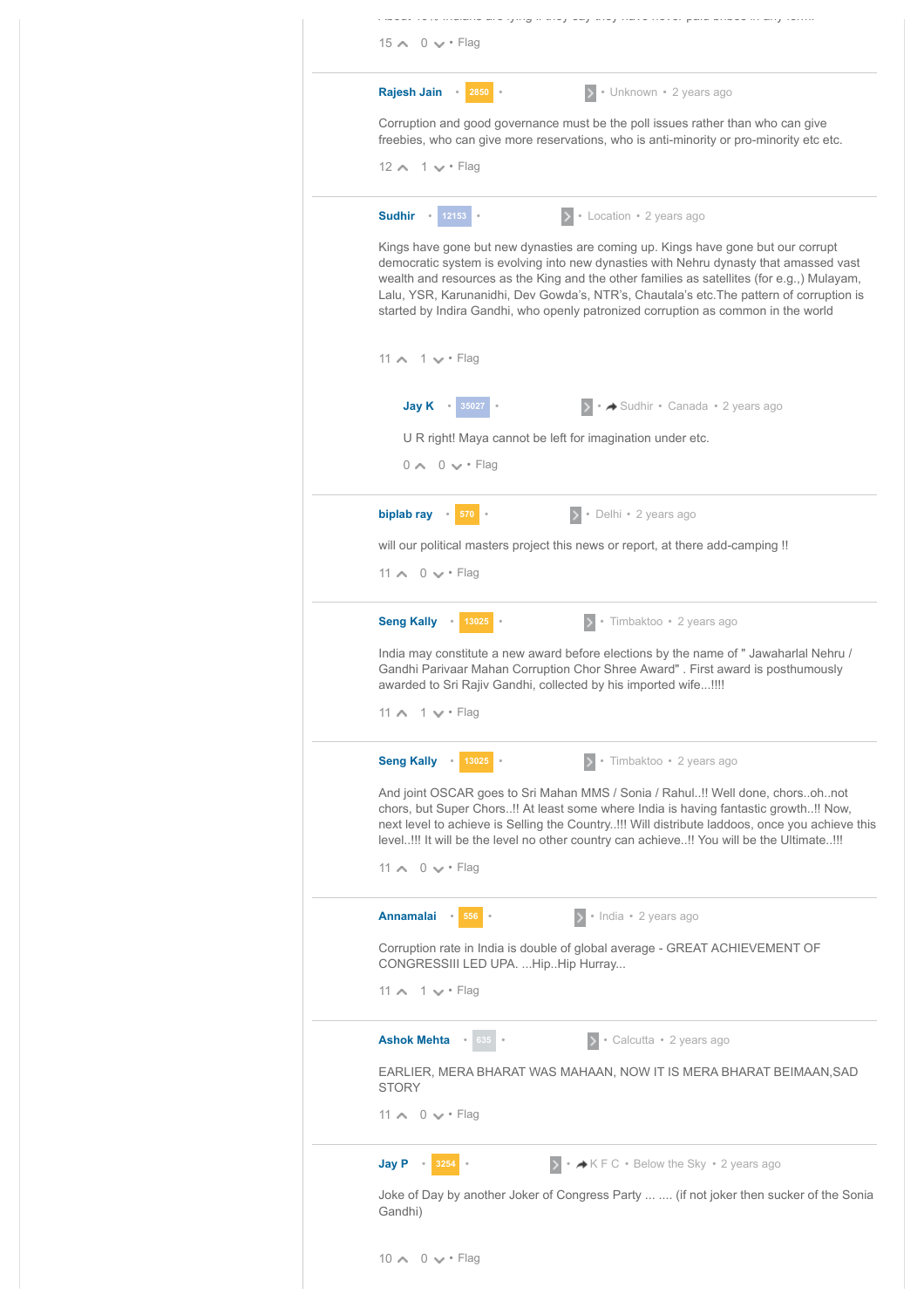| > • → jay • Unknown • 2 years ago<br><b>BRAHMOS</b><br>23349                                                                                                                                                                                                                                                                                                                                                                                                                                                                                                                                                                                                                                                                                                                                                        |  |
|---------------------------------------------------------------------------------------------------------------------------------------------------------------------------------------------------------------------------------------------------------------------------------------------------------------------------------------------------------------------------------------------------------------------------------------------------------------------------------------------------------------------------------------------------------------------------------------------------------------------------------------------------------------------------------------------------------------------------------------------------------------------------------------------------------------------|--|
| nahi bhaibaat kuch aur haihe is a cult followeri know him from long time                                                                                                                                                                                                                                                                                                                                                                                                                                                                                                                                                                                                                                                                                                                                            |  |
| $5 \wedge 0 \vee \cdot$ Flag                                                                                                                                                                                                                                                                                                                                                                                                                                                                                                                                                                                                                                                                                                                                                                                        |  |
| > Unknown • 2 years ago<br>Rajesh Jain<br>2850                                                                                                                                                                                                                                                                                                                                                                                                                                                                                                                                                                                                                                                                                                                                                                      |  |
| Corruption is the sole reason all elections so far have been fought on the issues of poverty,<br>drinking water & electricity. India, under Congress mindset, has never made any attempts<br>to get over these issues. Education, Health & Justice for all are the real issues which will<br>not eradicate poverty but put India on the highway to progress. Giving free food doesn't<br>really help.                                                                                                                                                                                                                                                                                                                                                                                                               |  |
| $10 \wedge 0 \vee \cdot$ Flag                                                                                                                                                                                                                                                                                                                                                                                                                                                                                                                                                                                                                                                                                                                                                                                       |  |
| <b>Chanakya Nitishastra</b><br>· India · 2 years ago<br>501                                                                                                                                                                                                                                                                                                                                                                                                                                                                                                                                                                                                                                                                                                                                                         |  |
| Bring Modi                                                                                                                                                                                                                                                                                                                                                                                                                                                                                                                                                                                                                                                                                                                                                                                                          |  |
| $10 \wedge 2 \vee \cdot$ Flag                                                                                                                                                                                                                                                                                                                                                                                                                                                                                                                                                                                                                                                                                                                                                                                       |  |
| Meenakshisundaram Shunmugasundaram<br>$- 504$<br>$\rightarrow$ $\cdot$ 2 years ago                                                                                                                                                                                                                                                                                                                                                                                                                                                                                                                                                                                                                                                                                                                                  |  |
| Cong. suppot To the DMK in TN in the recent Rajyasaba election is a concrete example                                                                                                                                                                                                                                                                                                                                                                                                                                                                                                                                                                                                                                                                                                                                |  |
| how<br>our political parties are united in dealing with curruption                                                                                                                                                                                                                                                                                                                                                                                                                                                                                                                                                                                                                                                                                                                                                  |  |
| $10 \wedge 0 \vee \cdot$ Flag                                                                                                                                                                                                                                                                                                                                                                                                                                                                                                                                                                                                                                                                                                                                                                                       |  |
| > · DDUN · 2 years ago<br><b>Saral DDUN</b><br>$\degree$ 2481                                                                                                                                                                                                                                                                                                                                                                                                                                                                                                                                                                                                                                                                                                                                                       |  |
| 54% Indians paid bribes. All these 54% of India is guilty there is no difference between<br>briber and payer because both wants their work done. This show the morality of Indian<br>society. Shame on us where majority of the people do not think twice to pay bribes.                                                                                                                                                                                                                                                                                                                                                                                                                                                                                                                                            |  |
| $10 \wedge 3 \vee \cdot$ Flag                                                                                                                                                                                                                                                                                                                                                                                                                                                                                                                                                                                                                                                                                                                                                                                       |  |
| Debabrata Ghosh .<br>• → Saral • 2 years ago<br>501                                                                                                                                                                                                                                                                                                                                                                                                                                                                                                                                                                                                                                                                                                                                                                 |  |
| they are to pay as they dont have a option if you are not a son of corrupt politician or<br>officer then you can not say like that if you take your mom to a govt. hospital(If you<br>have ever visited!!!) and you find you are to pay some money to get a bed what will<br>you do if you cant afford private one It is as simple as that If you dont pay bribe to<br>govt office they will make you revisiting the same office on a baseless reason like<br>officer is not there or this mistakethat mistake if you work in a private sector you<br>wont have the luxury of bunking office else you will kicked out of the job so if you<br>are not a influential person or relative of such you cant make a short cut except<br>paying bribe I have been to other countries and I saw how quick govt offices are |  |
| but here for a simple work so normal people they pay as because they do not have<br>other option no bobody likes to pay their hard own money as bride this is only<br>because they dont have option                                                                                                                                                                                                                                                                                                                                                                                                                                                                                                                                                                                                                 |  |
| $0 \wedge 0 \vee \cdot$ Flag                                                                                                                                                                                                                                                                                                                                                                                                                                                                                                                                                                                                                                                                                                                                                                                        |  |
| > Unknown • 2 years ago<br>Jithin Prasad G · 1203 ·                                                                                                                                                                                                                                                                                                                                                                                                                                                                                                                                                                                                                                                                                                                                                                 |  |
| When congress is leading things can be worse than this  Vote for Modi to see corruption<br>free India                                                                                                                                                                                                                                                                                                                                                                                                                                                                                                                                                                                                                                                                                                               |  |
| $9 \wedge 3 \vee \cdot$ Flag                                                                                                                                                                                                                                                                                                                                                                                                                                                                                                                                                                                                                                                                                                                                                                                        |  |
| → + Jithin Prasad G · Canada · 2 years ago<br>Jay K . 35027                                                                                                                                                                                                                                                                                                                                                                                                                                                                                                                                                                                                                                                                                                                                                         |  |
| Are you kidding? India has never been corruption free - regardless who leads. Hope is<br>always there - someday, national morality may take a turn.                                                                                                                                                                                                                                                                                                                                                                                                                                                                                                                                                                                                                                                                 |  |
| $1 \wedge 1 \vee \cdot$ Flag                                                                                                                                                                                                                                                                                                                                                                                                                                                                                                                                                                                                                                                                                                                                                                                        |  |